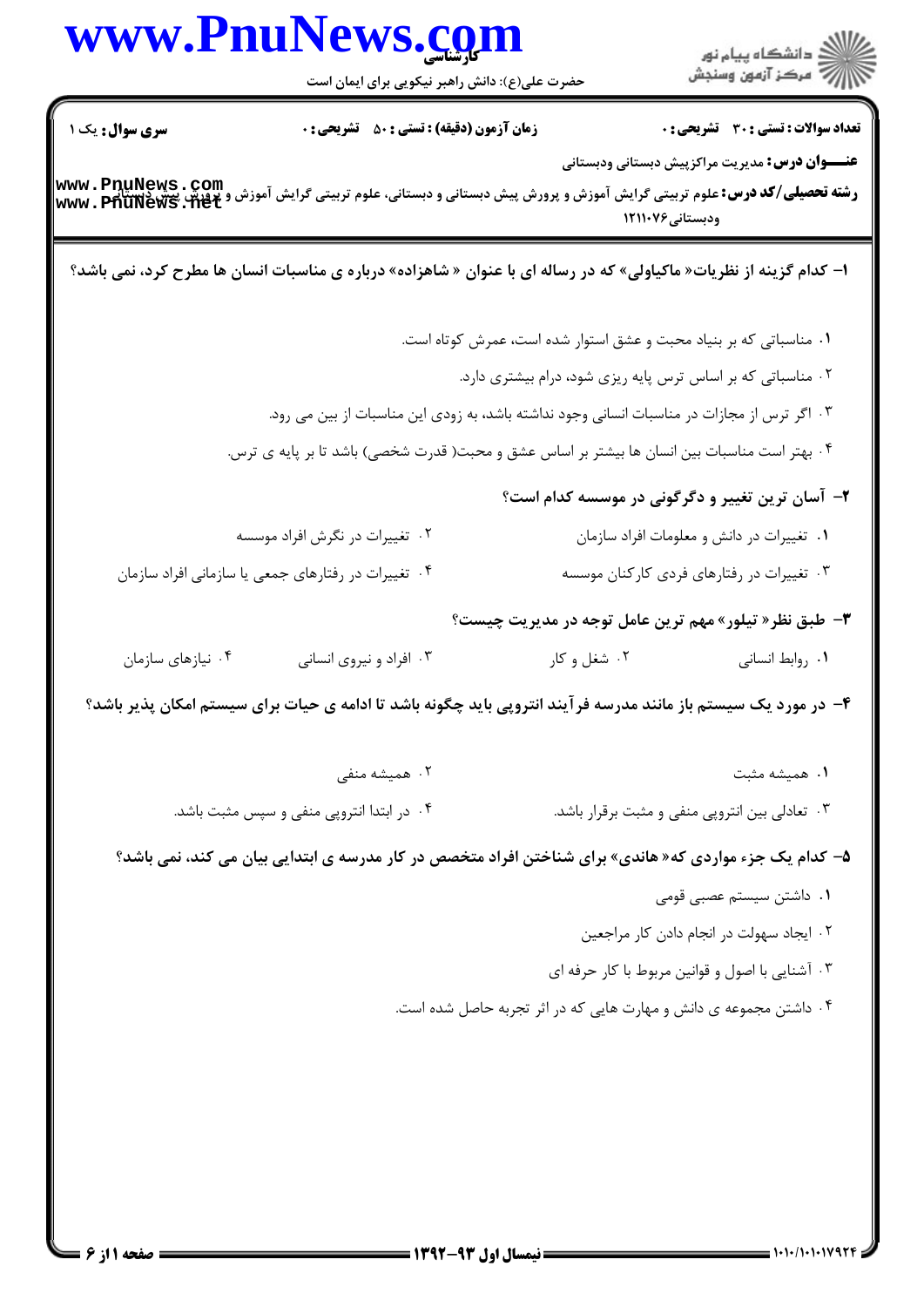## www.PnuNews.co

حضرت علی(ع): دانش راهبر نیکویی برای ایمان است

.<br>گ دانشگاه پیام نور أأزأت مركز آزمون وسنجش

**تعداد سوالات : تستي : 30 ٪ تشريحي : 0** 

**زمان آزمون (دقیقه) : تستی : 50 ٪ تشریحی: 0** 

**سری سوال : ۱ یک** 

**عنـــوان درس:** مدیریت مراکزپیش دبستانی ودبستانی

ر**شته تحصیلی/کد درس: ع**لوم تربیتی گرایش آموزش و پرورش پیش دبستانی و دبستانی، علوم تربیتی گرایش آموزش و پرورش پیش دبستانی<br>WWW . PnuNews . Net ودبستانی ۱۲۱۱۰۷۶

## ۶– چه زمانی استقلال تخصصی را می توان در میان معلمان مدرسه یافت؟

۰۱ کار هر معلم در زمینه تخصص از کل روند کار آموزش و پرورش مدرسه را تحت تاثیر قرار می دهد.

- ۰۲ کار هر معلم در زمینه تخصص از کل روند کار آموزش و پرورش کلاس وی را تحت تاثیر قرار می دهد.
	- ۰۳ هنگامی که تعاملی خلاق بین معلم و دانش آموز برقرار شود.

۰۴ زمان استفاده از مهارت هایی که با پیشنهاد معلم و کاربرد آن در مدیریت مدرسه، موجبات پیشرفت کلی کار مدرسه را فراهم می آورد.

۷– به استناد گفته های موریس و ادوارد، معلم مدرسه ابتدایی با توجه به ظرفیت کاری خود در دست یافتن به افق آرزوها در مدیریت به چه چیزی نیاز خواهد داشت؟

- ۰۱ اولیت دادن به برنامه های آموزشی ۰۲ به رسالت ها و هدف های مدیریت کاملا یی ببرد.
	- ۰۴ گڼنه ۲ و ۳ ۰۳ ایجاد روابط موثر انسانی

۸– نتیجه ی تحقیقات و مشاهدات در مدارس ابتدایی نشان می دهد که موثرترین وسیله ی مدیریت در یک مدرسه ی ابتدایی كدام است؟

- ۰۱ کار گروهی ۰۲ ایجاد روابط انسانی بین کارکنان مدرسه ۰۴ مديريت یویا و فعال ۰۳ تعامل بین اولیای مدرسه و خانه
	- ۹- تقویت روحیه ی کارکنان مدرسه به چه عاملی بستگی دارد؟
	- ۰۱ مدیر مدرسه تا چه حدود به نیازمندی های کارکنان و هیات آموزشی آگاهی دارد.
- ۲ . مدیر مدرسه تا چه اندازه می تواند محیط مدرسه را طوری اداره کند تا وسیله ای برای برآورد نیازهای معلمان فراهم گردد.
	- ۰۳ داشتن اطمینان خاطر و رفاه نسبی در زندگی معلمان مدرسه
		- ۰۴ گزینه ۱ و ۲ صحیح است.

۱۰– بوسیله ی کدام گزینه مدیر می تواند اشتباهات خود را تکرار نکند و عواملی که باعث موفقیت او شده اند بیشتر مورد توجه اش قرار گیرد؟

١. شركت در كانون ها، اتحاديه ها و جمعيت هايي كه مدير به نحوي با آن ها بستگي دارد.

- ۲ . مدیر بر اساس ضوابط و اصولی که مورد قبول در علم مدیریت باشد کارهای خود را ارزیابی کند و قضاوت نماید.
- ۰۳ مدیر باید بر منابع تازه و تحقیقات نوین در رشته مدیریت دسترسی داشته و آن ها را در امر مدیریت بکار گیرد.
	- ۰۴ شرکت در کلاس های کارآموزی و سمینارهای مدیریت که معلومات تخصصی مدیر را افزایش می دهد.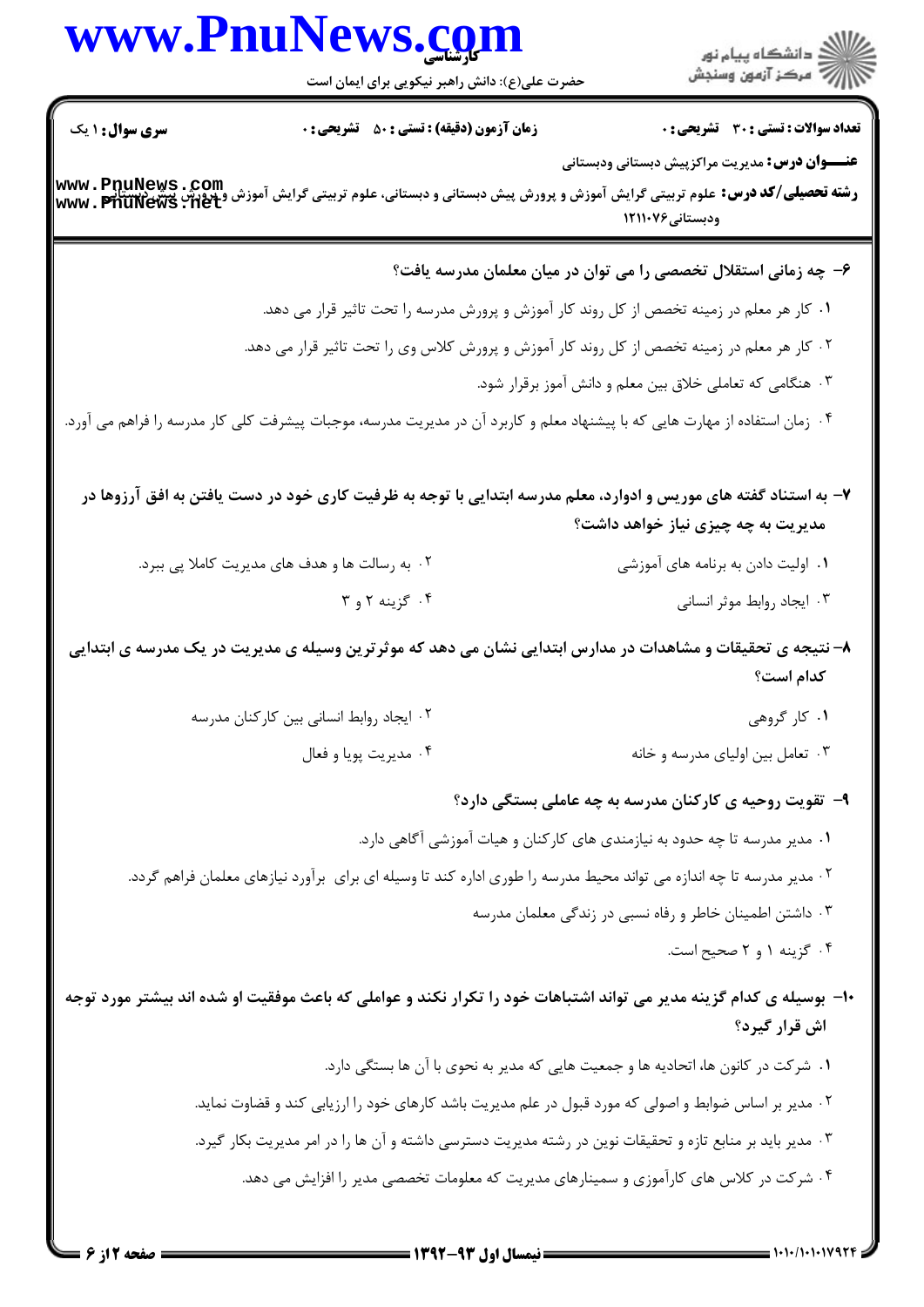|                        | www.PnuNews.com<br>حضرت علی(ع): دانش راهبر نیکویی برای ایمان است                                                                               |                  | ر دانشگاه پيام نور<br>دانشگاه پيام نور (سنڊش                              |
|------------------------|------------------------------------------------------------------------------------------------------------------------------------------------|------------------|---------------------------------------------------------------------------|
| <b>سری سوال : ۱ یک</b> | <b>زمان آزمون (دقیقه) : تستی : 50 ٪ تشریحی : 0</b>                                                                                             |                  | <b>تعداد سوالات : تستی : 30 ٪ تشریحی : 0</b>                              |
|                        | <b>رشته تحصیلی/کد درس:</b> علوم تربیتی گرایش آموزش و پرورش پیش دبستانی و دبستانی، علوم تربیتی گرایش آموزش و پرورش پیش د<br>www . PhuNews . Het | ودبستانی۱۲۱۱۰۷۶  | <b>عنـــوان درس:</b> مدیریت مراکزپیش دبستانی ودبستانی                     |
|                        | ۱۱- کدام گزینه جزء محاسنی که برای یک مدیر کم سابقه می توان برشمرد، <u>نمی</u> باشد؟                                                            |                  |                                                                           |
|                        |                                                                                                                                                |                  | ۰۱ معمولا پر جنب و جوش اند و بیشتر وقت خود را صرف کارهای مدرسه می کنند.   |
|                        |                                                                                                                                                |                  | ۰۲ تمایل دارند کارهای مدرسه سریعتر پیشرفت کند.                            |
|                        |                                                                                                                                                |                  | ۰۳ از آموزش ضمن خدمت استقبال می کنند.                                     |
|                        | ۰۴ در قضاوت و تصمیم گیری های مربوط به مسائل مدرسه با مشورت فراوان عمل می کنند.                                                                 |                  |                                                                           |
|                        | ۱۲– کدام یک از کادر اجرایی مدرسه صبح ها یک ربع زودتر و عصرها در هنگام مرخصی کودکان تا ۱۵ دقیقه( زمان تخلیه                                     |                  | مدرسه) بیشتر از سایرین در مدرسه می ماند؟                                  |
| ۰۴ مربیان پرورشی       | ۰۳ معاونان مدرسه                                                                                                                               | ۰۲ کتابدار مدرسه | ۰۱ مدیر مدرسه                                                             |
|                        |                                                                                                                                                |                  | ۱۳– مهد کودک ها عموما زیر نظر کدام موسسه یا سازمان هستند؟                 |
|                        | ۰۲ وزارت آموزش و پرورش                                                                                                                         |                  | ۰۱ سازمان بهزیستی                                                         |
|                        | ۰۴ گزینه۱و ۲                                                                                                                                   |                  | ۰۳ شورای عالی آموزش و پرورش                                               |
|                        | ۱۴- بالاترین درجه از مشارکت معلمان که مدیر مدرسه نیز باید آن را بپذیرد، کدام یک می باشد؟                                                       |                  |                                                                           |
|                        |                                                                                                                                                |                  | ۰۱ مشارکت معلمان در مراحل برنامه ریزی های اجرایی و آموزشی مدرسه           |
|                        |                                                                                                                                                |                  | ۰۲ وادار کردن معلمان به تفکر در زمینه اصول و مبانی آموزش و پرورش در مدرسه |
|                        |                                                                                                                                                |                  | ۰۳ سازمان بندی کلاس ها و برنامه ریزی های مربوط به امور مدرسه              |
|                        |                                                                                                                                                |                  | ۰۴ گزینه۱ و ۲                                                             |
|                        | 1۵– در صورتی که مدیر قادر باشد اداره ی امر فرآیند تغییرات را به نحو احسن انجام دهد، چه پیامدی برای وی خواهد داشت؟                              |                  |                                                                           |
|                        | ۰۱ به دشواری مسئله پی می برد و همچنین متوجه خواهد شد که تغییرات چه دستاوردهایی خواهد داشت.                                                     |                  |                                                                           |
|                        |                                                                                                                                                |                  | ۰۲ باعث پیشرفت موسسه ی وی در طی فرآیند تغییرات خواهد شد.                  |
|                        |                                                                                                                                                |                  | ٠٣ مقاومت ها براي تغيير از بين خواهد رفت.                                 |
|                        |                                                                                                                                                |                  | ۰۴ معلمان به منافع حاصل از تغییر پی خواهند برد.                           |
|                        |                                                                                                                                                |                  |                                                                           |
|                        |                                                                                                                                                |                  |                                                                           |
|                        |                                                                                                                                                |                  |                                                                           |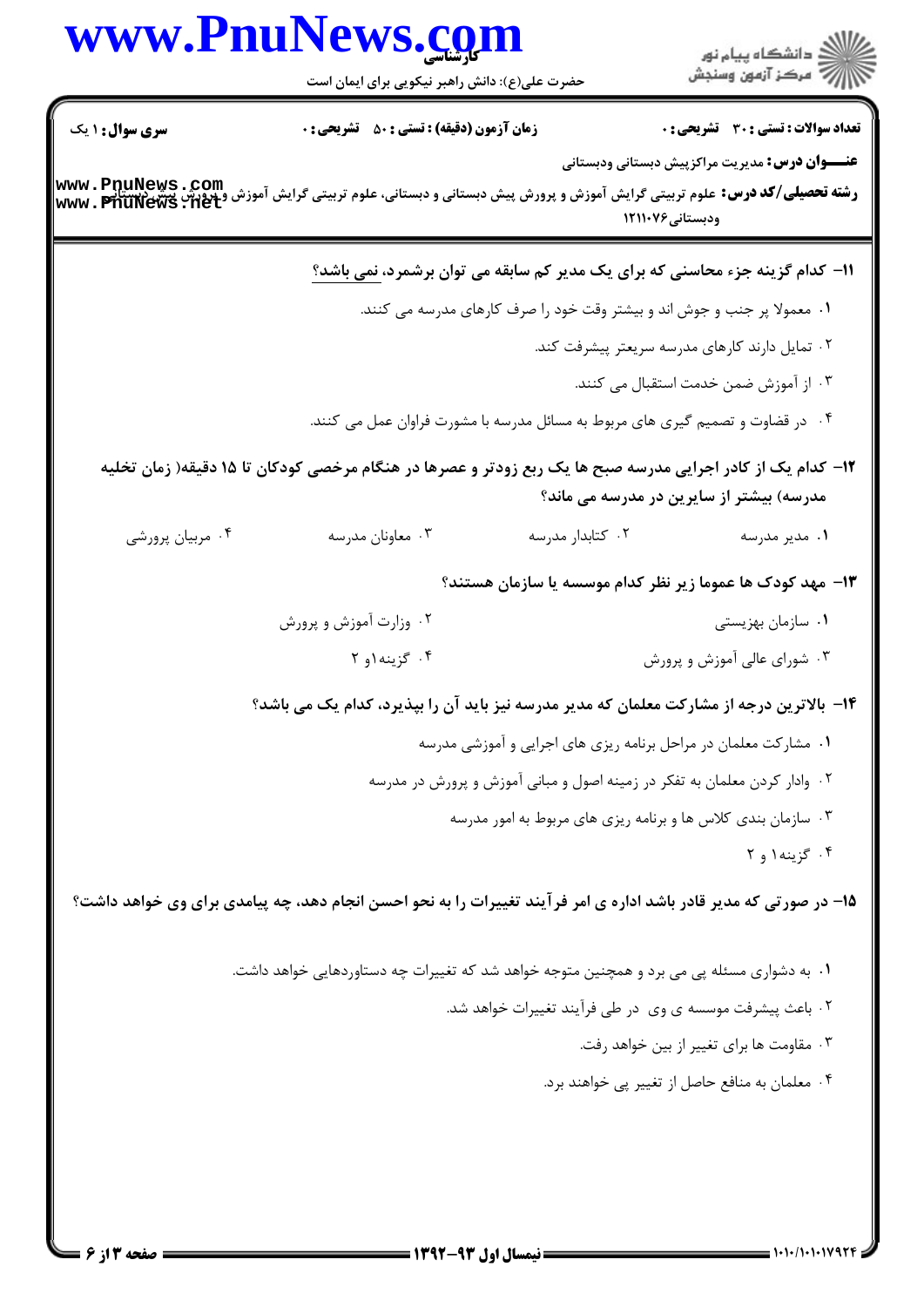|                        | www.PnuNews.com                                                                                                                                                                     |                       |                                                                                  |
|------------------------|-------------------------------------------------------------------------------------------------------------------------------------------------------------------------------------|-----------------------|----------------------------------------------------------------------------------|
|                        | حضرت علی(ع): دانش راهبر نیکویی برای ایمان است                                                                                                                                       |                       | ر دانشگاه پيام نور<br>د مرکز آزمون وسنجش                                         |
| <b>سری سوال : ۱ یک</b> | <b>زمان آزمون (دقیقه) : تستی : 50 ٪ تشریحی : 0</b>                                                                                                                                  |                       | <b>تعداد سوالات : تستی : 30 ٪ تشریحی : 0</b>                                     |
|                        | <b>www . PnuNews . Com</b><br>ر <b>شته تحصیلی/کد درس:</b> علوم تربیتی گرایش آموزش و پرورش پیش دبستانی و دبستانی، علوم تربیتی گرایش آموزش و پرورش پیش دیستانی<br>www . PnuNews . Net |                       | <b>عنـــوان درس:</b> مدیریت مراکزپیش دبستانی ودبستانی<br>ودبستانی ۱۲۱۱۰۷۶        |
|                        |                                                                                                                                                                                     |                       | ۱۶- چرا در طی فرآیند تغییرات لازم است مراحل عملیاتی به صورت مثبت نوشته شود؟      |
|                        |                                                                                                                                                                                     |                       | ۰۱ به منظور استفاده ی بیشتر از برنامه های عملیاتی                                |
|                        |                                                                                                                                                                                     |                       | ۰۲ تا حاصل عملیات قابل ارزیابی باشد.                                             |
|                        |                                                                                                                                                                                     |                       | ۰۳ جزئیات کارها بهتر معلوم گردد.                                                 |
|                        |                                                                                                                                                                                     |                       | ۰۴ در این صورت می توان از موقعیت فعلی به موقعیت برتر که هدف تغییر می باشد، رسید. |
|                        | ۱۷– کدام عامل این فرصت را به مدیرخواهد داد که با توجه به تغییرات مداوم محیط کودک، برنامه های آموزشی و پرورشی را با                                                                  |                       | تجدید نظرهای لازم نوسازی و بازسازی کند؟                                          |
|                        | ۰۲ برنامه ریزی دراز مدت                                                                                                                                                             |                       | ۰۱ آزادی عمل در تصمیم گیری                                                       |
|                        | ۰۴ امکانات کافی                                                                                                                                                                     |                       | ۰۳ برنامه ریزی کوتاه مدت                                                         |
|                        | ۱۸- مقدار ساعاتی که برای برنامه ی آموزشی دبستان نوشته می شود، چه میزان می باشد؟                                                                                                     |                       |                                                                                  |
| ۰۴ حداقل ۴ و حداکثر ۶  | ۰۳ حداقل ۴ و حداکثر۵                                                                                                                                                                | ۰۲ حداقل ۶ و حداکثر ۸ | ٠١ حداقل ۵ و حداكثر ۶                                                            |
|                        | ۱۹- کدام گزینه در مورد تجهیزات و امکانات کلاس درس کودکان به درستی بیان <u>نشده است؟</u>                                                                                             |                       |                                                                                  |
|                        | ۰۱ در کلاس های خردسالان نباید کودک مدت طولانی روی صندلی نشسته و حرکتی نداشته باشد.                                                                                                  |                       |                                                                                  |
|                        |                                                                                                                                                                                     |                       | ۰۲ چیدن میز و نیمکت باید طوری باشد که کودک در بین آن ها بتواند آزادانه حرکت کند. |
|                        |                                                                                                                                                                                     |                       | ۰۳ محل میز و نیمکت ها و فرم نشستن کودکان روی فرش و نظایر آن باید ثابت باشد.      |
|                        | ۰۴ هدف اصلی در تغییر محل میز و نیمکت ها و نشستن و فعالیت آن روی فرش مهد کودک این است که کودکان به محیط مناسب برای                                                                   |                       | آموزش دسترسی پیدا کنند.                                                          |
|                        | ۲۰- کدام یک از اسباب بازی های زیر جزء وسایلی نیست که کودک در تکمیل طرح های ساخته شده از مکعب ها استفاده                                                                             |                       |                                                                                  |
|                        |                                                                                                                                                                                     |                       | میکند، نمی باشد؟                                                                 |
| ۰۴ وسایل خانه داری     | ۰۳ اتومبيل ها                                                                                                                                                                       | ۰۲ عروسک ها           | ٠١ خمير بازي                                                                     |
|                        |                                                                                                                                                                                     |                       | <b>۲۱</b> - اولین شرط یک ساختمان خوب برای مهد کودک و مدرسه ی ابتدایی چیست؟       |
| ۰۴ نور و تهویه مناسب   | ۰۳ بي خطر بودن                                                                                                                                                                      | ۰۲ زیبایی و هماهنگی   | ٠١ فضاى باز و مناسب                                                              |
|                        |                                                                                                                                                                                     |                       | ۲۲– در دبستان ها، ساختمان مدرسه باید متناسب با کدام گزینه باشد؟                  |
|                        | ۰۲ تعداد دانش آموزان                                                                                                                                                                |                       | ۰۱ فعالیت های کودکان                                                             |
|                        | ۰۴ گزینه ۲ و ۳                                                                                                                                                                      |                       | ۰۳ تعداد نفرات کادر اجرایی مدرسه                                                 |
| <b>صفحه 14: 6</b>      | <b>1342-43 . 1.1 . 1. 14 . 1347</b>                                                                                                                                                 |                       |                                                                                  |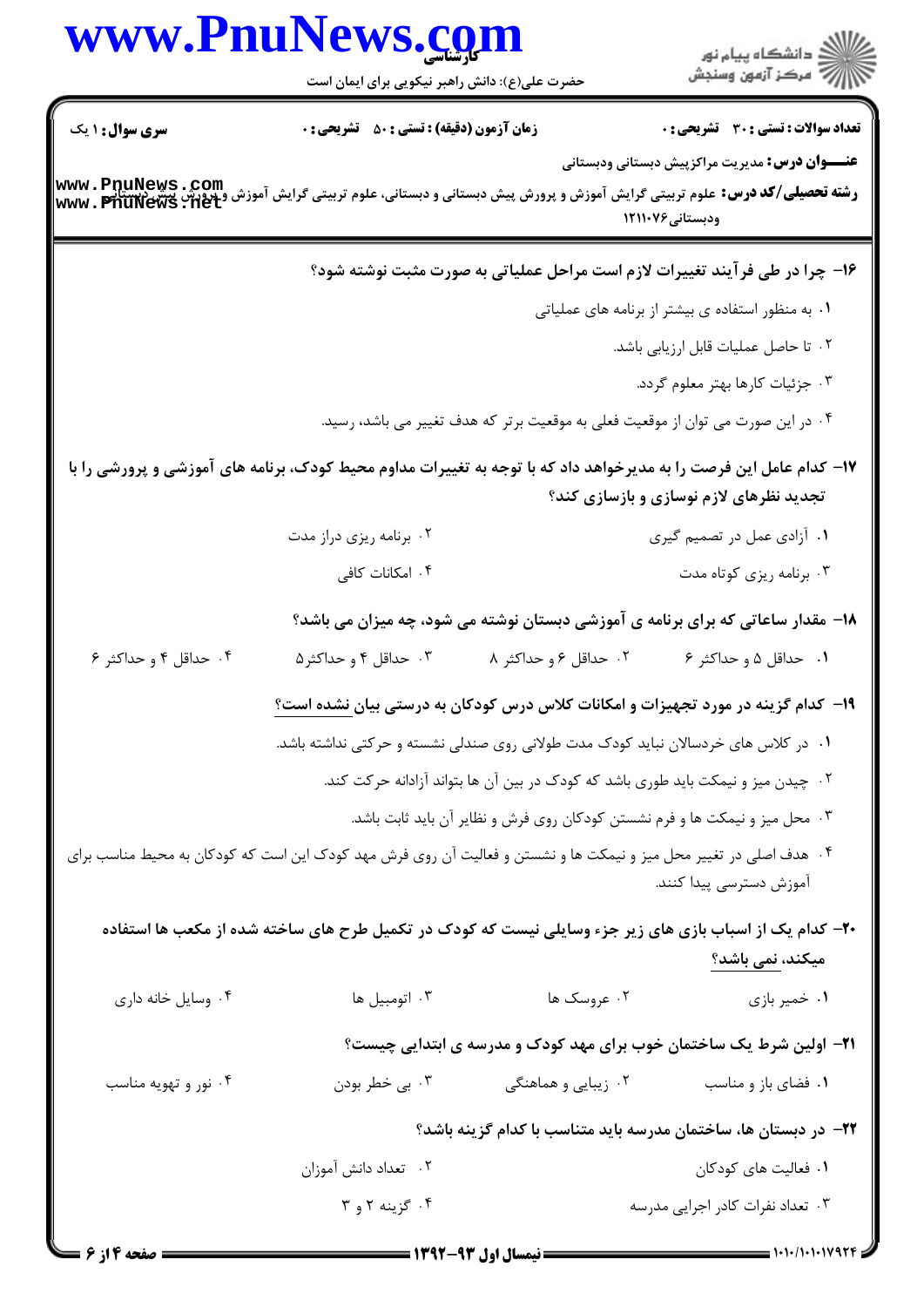| www.PnuNews.com        |                                                                                                                                                |                                                                        |                                                       |
|------------------------|------------------------------------------------------------------------------------------------------------------------------------------------|------------------------------------------------------------------------|-------------------------------------------------------|
|                        | حضرت علی(ع): دانش راهبر نیکویی برای ایمان است                                                                                                  |                                                                        |                                                       |
| <b>سری سوال : ۱ یک</b> | زمان آزمون (دقیقه) : تستی : ۵۰٪ تشریحی : ۰                                                                                                     |                                                                        | تعداد سوالات : تستى : 30 ٪ تشريحي : 0                 |
|                        | <b>رشته تحصیلی/کد درس:</b> علوم تربیتی گرایش آموزش و پرورش پیش دبستانی و دبستانی، علوم تربیتی گرایش آموزش و پرورش پیش د<br>Www . PhuNewS . Het | ودبستانی ۱۲۱۱۰۷۶                                                       | <b>عنـــوان درس:</b> مدیریت مراکزپیش دبستانی ودبستانی |
|                        | ۲۳- از عناصر مهم در به کارگیری و رشد کارکنان مدرسه که برای هر معلم به عنوان یک نقطه مرجع در کارش ایجاد می کند،                                 |                                                                        | كدام است؟                                             |
| ۰۴ خصوصیات فردی        | ۰۳ توصيف شغل                                                                                                                                   | ۰۲ شرح وظيفه                                                           | ٠١ عنوان شغل                                          |
|                        | ۲۴- از چه طریقی می توان فهمید که مدرسه تا چه حدود در رسیدن به هدف هایش موفقیت داشته است و چه موانعی در راه                                     | پیشرفت کار و توسعه و رشد کارکنان مدرسه وجود دارد؟                      |                                                       |
|                        | ۰۲ ارزیابی                                                                                                                                     |                                                                        | ۰۱ نیمرخ مدرسه                                        |
|                        | ۰۴ نظرخواهی از اولیای دانش آموزان                                                                                                              |                                                                        | ۰۳ تحلیل کارهای انجام شده در مدرسه                    |
|                        | ۲۵- در مراکز پیش دبستانی و دبستانی معمولا شماره ی نامه ها از چه زمانی شروع می شود؟                                                             |                                                                        |                                                       |
|                        | ۰۲ اول هر سال تحصیلی                                                                                                                           |                                                                        | ۰۱ از سال تاسیس مدرسه                                 |
|                        | ۰۴ بستگی به تصمیم مدیر مدرسه دارد.                                                                                                             |                                                                        | ۰۳ اول هر سال شمسی                                    |
|                        |                                                                                                                                                | ۲۶- وظیفه ی مدیر امور اداری یا دفتر اداره در مورد نامه های اداری چیست؟ |                                                       |
|                        |                                                                                                                                                |                                                                        | ۰۱ بررسی نامه ها از نظر صحت و درستی مطالب             |
|                        |                                                                                                                                                | ۰۲ بررسی نامه ها از نظر صحت مطالب بر اساس مقررات و دستورات صادره       |                                                       |
|                        |                                                                                                                                                |                                                                        | ۰۳ بررسی نامه از نظر مقابله نامه با پیش نویس          |
|                        |                                                                                                                                                |                                                                        | ۰۴ بررسی نامه از نقطه نظر مندرجات متن نامه            |
|                        | ۲۷- به منظور کنترل بیشتر در پرداخت ها در مراحل اجرای بودجه، چه کاری می توان انجام داد؟                                                         |                                                                        |                                                       |
|                        |                                                                                                                                                |                                                                        | ۰۱ گرفتن رسید برای هر پرداخت                          |
|                        |                                                                                                                                                |                                                                        | ۲. پرداخت ها با صدور چک صورت گیرد.                    |
|                        |                                                                                                                                                |                                                                        | ۰۳ ثبت هر پرداخت در دفتر اموال                        |
|                        |                                                                                                                                                | ۰۴ ثبت صورتحساب هر پرداخت و امضای آن توسط مدیر مدرسه                   |                                                       |
|                        |                                                                                                                                                | ۲۸- کدام گزینه جزء منابع مالی مراکز پیش دبستانی نمی باشد؟              |                                                       |
|                        | ۰۲ بودجه سازمانی                                                                                                                               |                                                                        | ۰۱ وام هایی از طرف وزارت آموزش و پرورش                |
|                        | ۰۴ وام و سایر منابع متفرقه مالی                                                                                                                |                                                                        | ۰۳ کمک های مردمی                                      |